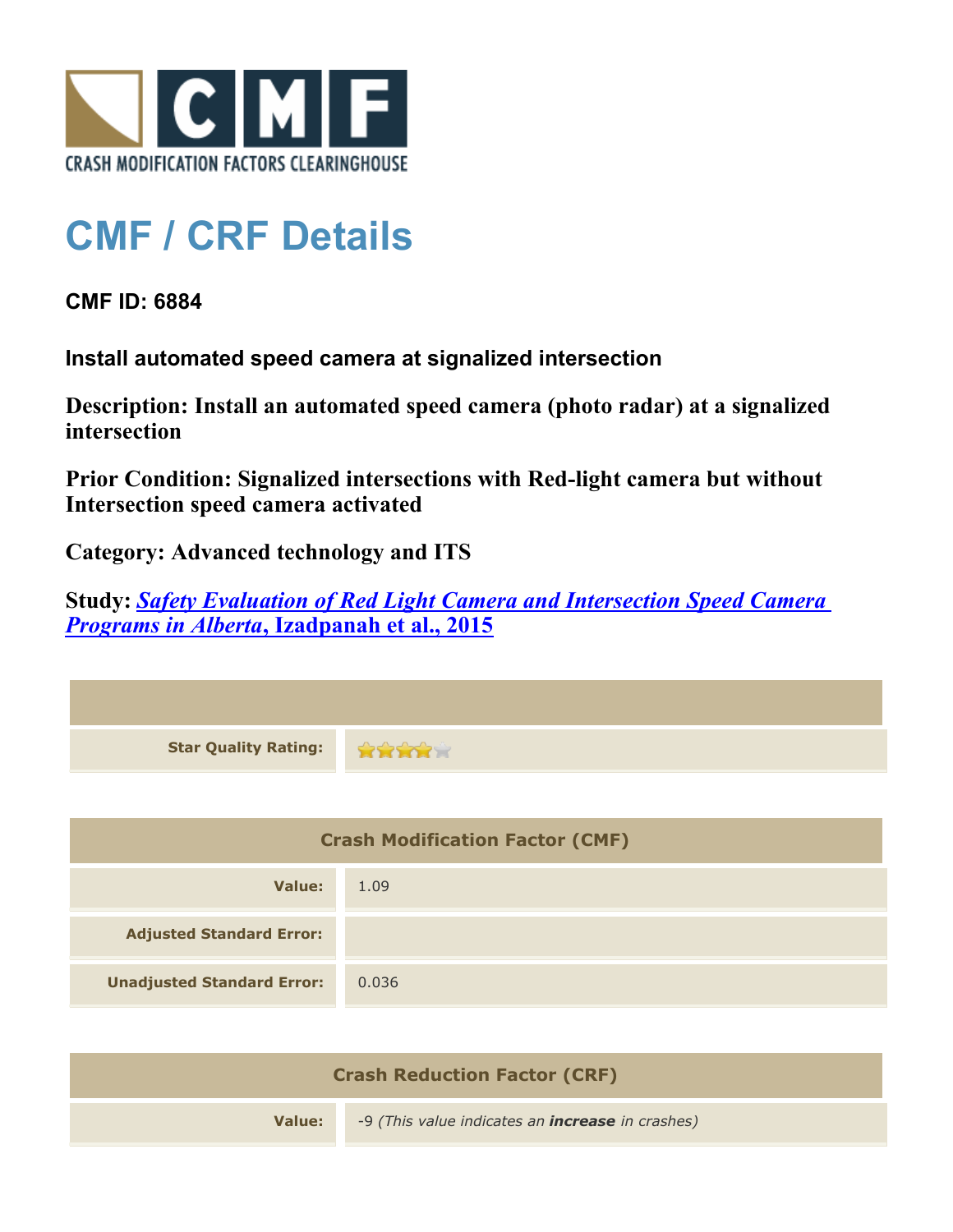**Adjusted Standard Error:**

**Unadjusted Standard Error:** 3.6

| <b>Applicability</b>                    |                                           |
|-----------------------------------------|-------------------------------------------|
| <b>Crash Type:</b>                      | Rear end                                  |
| <b>Crash Severity:</b>                  | All                                       |
| <b>Roadway Types:</b>                   | Not specified                             |
| <b>Number of Lanes:</b>                 |                                           |
| <b>Road Division Type:</b>              |                                           |
| <b>Speed Limit:</b>                     |                                           |
| <b>Area Type:</b>                       | Urban and suburban                        |
| <b>Traffic Volume:</b>                  |                                           |
| <b>Time of Day:</b>                     |                                           |
| If countermeasure is intersection-based |                                           |
| <b>Intersection Type:</b>               | Roadway/roadway (not interchange related) |
| <b>Intersection Geometry:</b>           | 3-leg, 4-leg                              |
| <b>Traffic Control:</b>                 | Signalized                                |
| <b>Major Road Traffic Volume:</b>       |                                           |
| <b>Minor Road Traffic Volume:</b>       |                                           |

| <b>Development Details</b>      |              |  |
|---------------------------------|--------------|--|
| <b>Date Range of Data Used:</b> | 1999 to 2012 |  |
| <b>Municipality:</b>            | Alberta      |  |